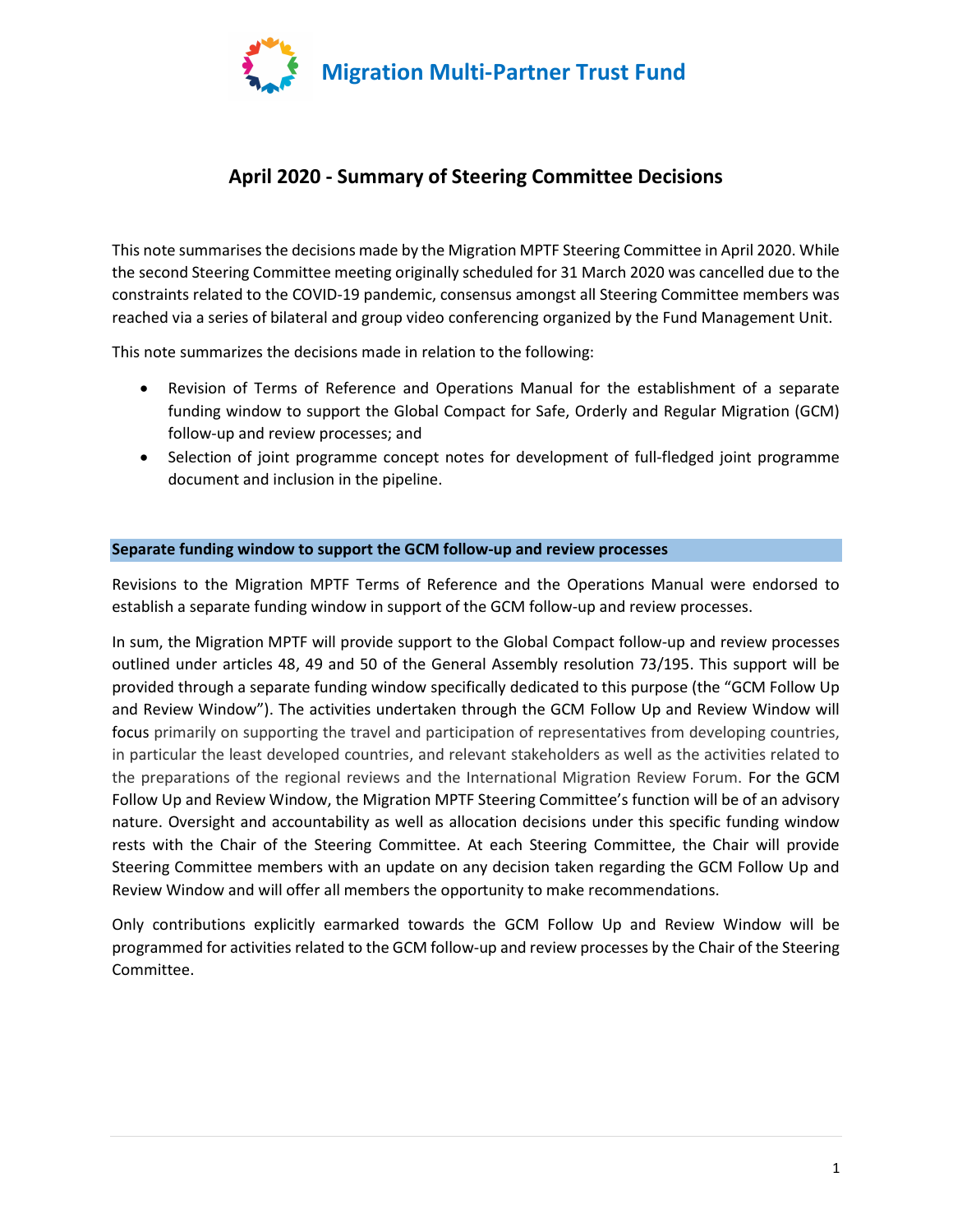

## Selection of Joint Programme Concept Notes

In accordance with the programming cycle of the Migration MPTF outlined in its Operations Manual, submission of concept notes was solicited for consideration by the second Steering Committee meeting.

As of the cut-off for consideration by the second Steering Committee meeting, 59 concept notes were received from 48 different countries/regions. The thematic breakdown of the submissions was as follows:

- Thematic Area 1 (Promoting fact-based and data-driven migration discourse, policy and planning): 8 submissions
- Thematic Area 2 (Protecting the human rights, safety and wellbeing of migrants, including through addressing drivers and mitigating situations of vulnerability in migration): 23 submissions
- Thematic Area 3 (Addressing irregular migration including through managing borders and combatting transnational crime): 6 submissions
- Thematic Area 4 (Facilitating regular migration, decent work and enhancing the positive development effects of human mobility): 10 submissions
- Thematic Area 5 (Improving the social inclusion and integration of migrants): 12 submissions

With the support of the Migration MPTF Fund Management Unit, the Steering Committee members reviewed the concept notes to ensure basic eligibility and relevance to the Fund and assessed them against the key criteria and principles outlined in the Operations Manual.

On the basis of this quality assessment and with due consideration to the geographic and thematic balance, the Steering Committee selected 30 concept notes that were distributed under the following three tier categories:

- Tier 1 Provisional funding allocation: This category identifies projects to be implemented with the resources currently available. While the formal funding allocation will only be made upon review of the fully developed joint programme document, the Steering Committee commits to allocate resources to the concept notes selected under Tier 1, provided that the partners submit a quality joint programme document aligned with the concept note during the time allocated for programme development.
- Tier 2 Joint programme development: Funding to implement these concept notes under this category is not currently available and no commitment to allocate resources can be made at this juncture by the Steering Committee, but the submitters are nevertheless invited to proceed with the development of the full-fledged joint programme. By having these priority joint programmes fully developed, the Steering Committee would be in a position to allocate funds without delay when additional resources become available. Pre-identifying initiatives ready to be financed in this manner is intended to maximize the Fund's agility and efficiency.
- Tier 3 Pipeline of joint programmes: The pipeline is constituted of all approved concept notes under each of the five thematic areas. The pipeline is a living document (i.e. concept notes can be removed and/or new ones can be added) from which joint programmes to be developed will be selected when resources become available. At this stage, no commitment can be made by the Migration MPTF and no further work is required from the submitters.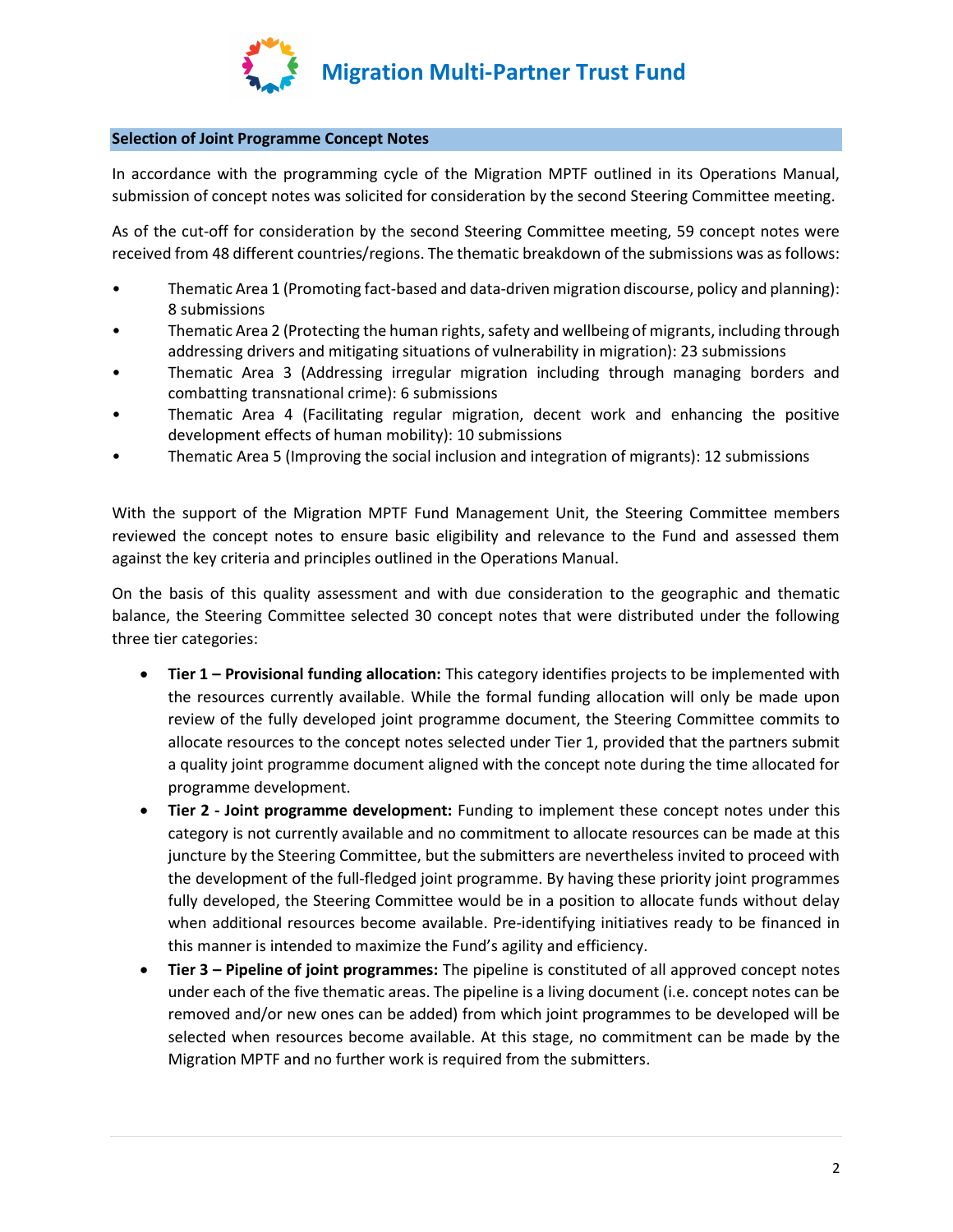

The following three tables summarize the selection of concept notes per tier category.

| <b>Tier 1 - Provisional Funding Allocation</b> |                      |                   |                                              |                    |               |  |
|------------------------------------------------|----------------------|-------------------|----------------------------------------------|--------------------|---------------|--|
| <b>Thematic</b>                                | <b>Country</b>       | Region /          | <b>Joint Programme Title</b>                 | PUNOs <sup>2</sup> | <b>Budget</b> |  |
| Area                                           | (ref #) <sup>1</sup> | <b>Sub-Region</b> |                                              |                    | (USD)         |  |
| 1                                              | <b>North</b>         | Europe /          | Promoting fact-based and data-driven         | IOM,               | 1,500,000     |  |
|                                                | <b>Macedonia</b>     | Southeast         | migration discourse, policy and              | UNFPA,             |               |  |
|                                                | (TA1.003)            | Europe            | planning                                     | <b>UNHCR</b>       |               |  |
| $\overline{2}$                                 | <b>Djibouti</b>      | Africa /          | Joint action on migrant needs and            | IOM,               | 1,500,000     |  |
|                                                | (TA2.021)            | East Africa       | vulnerabilities in Djibouti                  | UNICEF,            |               |  |
|                                                |                      |                   |                                              | <b>UNFPA</b>       |               |  |
| $\overline{\mathbf{3}}$                        | Colombia             | Americas          | Addressing border management and             | IOM.               | 1,650,000     |  |
|                                                | (TA3.006)            | / South           | implementing strategies for the              | UNICEF,            |               |  |
|                                                |                      | America           | protection and assistance to                 | <b>UNODC</b>       |               |  |
|                                                |                      |                   | vulnerable migrants, in response to          |                    |               |  |
|                                                |                      |                   | irregular migration and its associated       |                    |               |  |
|                                                |                      |                   | risks of human trafficking and               |                    |               |  |
|                                                |                      |                   | smuggling of migrants in Colombia.           |                    |               |  |
| 4                                              | <b>Philippines</b>   | Asia /            | <b>Bridging Recruitment to Reintegration</b> | IOM, ILO,          | 1,500,000     |  |
|                                                | (TA4.010)            | South East        | in Migration Governance: Philippines         | UN                 |               |  |
|                                                |                      | Asia              | (BRIDGE)                                     | Women              |               |  |
| 5                                              | <b>South Africa</b>  | Africa /          | United Nations Pilot Project for             | IOM,               | 2,500,000     |  |
|                                                | (TA5.005)            | Southern          | Strengthening Migrant Integration and        | UNDP,              |               |  |
|                                                |                      | Africa            | Social Cohesion through Stakeholders'        | OHCHR,             |               |  |
|                                                |                      |                   | Engagement, Socio-Economic Activities        | UNHCR,             |               |  |
|                                                |                      |                   | and Countering Anti-Migrant                  | UN                 |               |  |
|                                                |                      |                   | Narratives in South Africa                   | Women              |               |  |

| <b>Tier 2 - Joint Programme Development</b> |                                         |                               |                                                                                                                                      |                                                  |                        |  |
|---------------------------------------------|-----------------------------------------|-------------------------------|--------------------------------------------------------------------------------------------------------------------------------------|--------------------------------------------------|------------------------|--|
| <b>Thematic</b><br><b>Area</b>              | <b>Country</b><br>(ref#)                | Region /<br><b>Sub-Region</b> | <b>Joint Programme Title</b>                                                                                                         | <b>PUNOs</b>                                     | <b>Budget</b><br>(USD) |  |
| 1                                           | Indonesia<br>(TA1.008)                  | Asia /<br>South East<br>Asia  | <b>Migration Governance for Sustainable</b><br>Development in Indonesia                                                              | IOM,<br>UNDP, UN<br>Women                        | 1,700,000              |  |
| $\mathbf{2}$                                | Tajikistan<br>(TA2.007)                 | Asia /<br>Central Asia        | <b>Empowerment of Abandoned Families</b><br>for improved Migration Outcomes in<br>Khatlon, Tajikistan                                | IOM, FAO,<br>UNICEF,<br><b>UN</b><br>Women       | 2,200,000              |  |
| 3                                           | Cote d'Ivoire<br>(TA3.001)<br><b>OR</b> | Africa /<br>West Africa       | Enhance Border Management and<br>Combat Transnational Crime at the<br>Northern Border of Côte d'Ivoire with<br>Mali and Burkina Faso | IOM, FAO,<br><b>UN</b><br>Women,<br><b>UNODC</b> | 3,000,000              |  |

<sup>&</sup>lt;sup>1</sup> Reference numbers were allocated to each concept note according to their thematic area and chronological order in which the Fund Management Unit received the concept notes.

<sup>&</sup>lt;sup>2</sup> Note: PUNOs stand for Participating UN Organizations.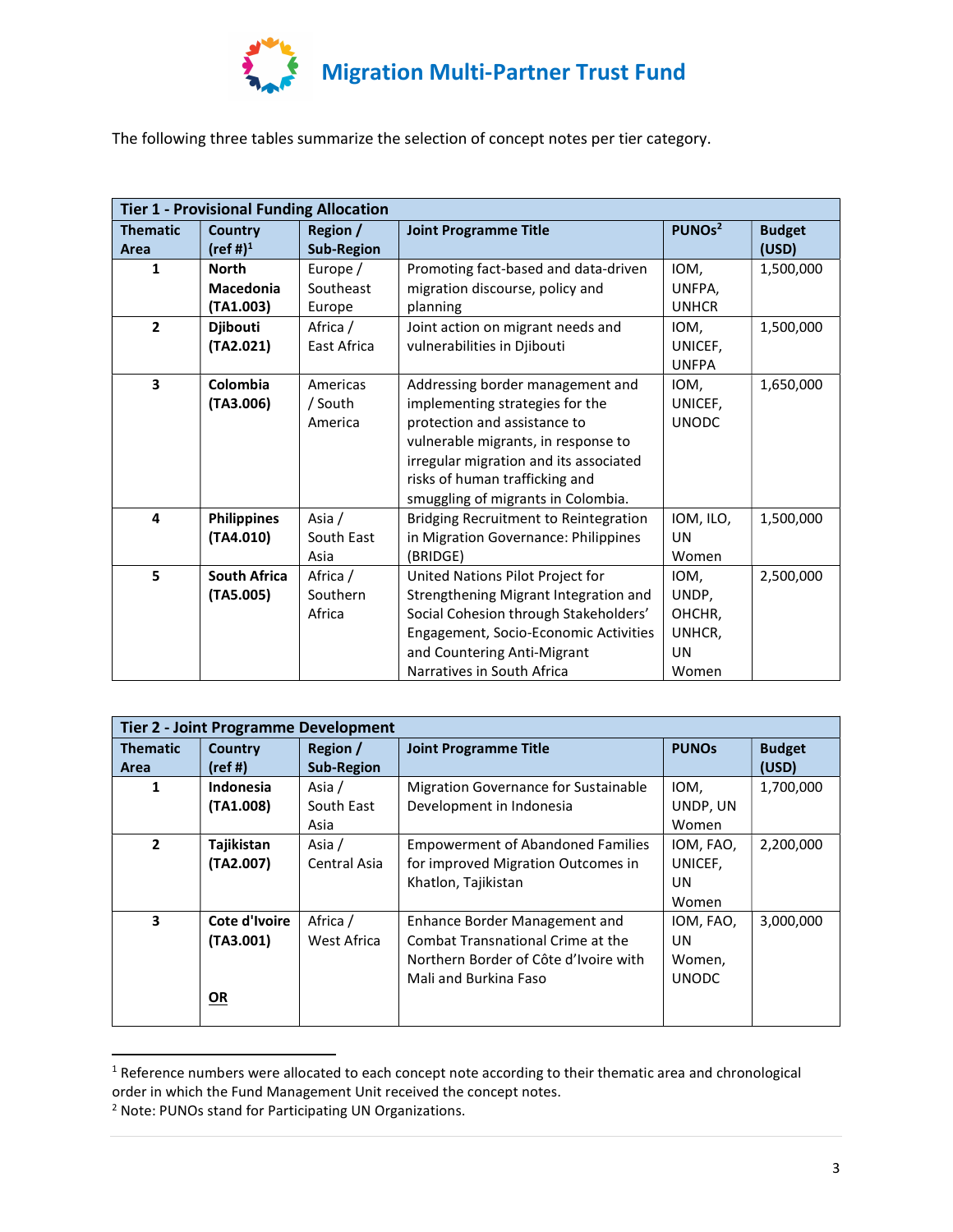

|   | Guinea         |             | Reforcement de la gestion des           | IOM,          | 3,000,000 |
|---|----------------|-------------|-----------------------------------------|---------------|-----------|
|   | (TA3.005)      |             | frontieres et de la cohesion sociale et | UNDP,         |           |
|   |                |             | la securite transfrontaliere dans la    | WHO, ITC      |           |
|   | * See note     |             | zone du bec du perroquet                |               |           |
|   | below          |             | (Strengthening border management,       |               |           |
|   |                |             | social cohesion and cross-border        |               |           |
|   |                |             | security in the Parrot's Beak area)     |               |           |
| 4 | Regional,      | Africa /    | Addressing Drivers and Facilitating     | <b>IOM</b>    | 2,150,000 |
|   | <b>IGAD</b>    | East Africa | Safe, Orderly and Regular Migration in  | ILO,          |           |
|   | (TA4.009)      |             | the Contexts of Disasters and Climate   | UNOPS,        |           |
|   |                |             | Change in the IGAD Region               | UNHCR.        |           |
| 5 | Ethiopia       | Africa /    | Provision of essential services,        | <b>UN</b>     | 1,500,000 |
|   | (TA5.002)      | East Africa | protection and economic                 | Habitat,      |           |
|   |                |             | empowerment to support the              | ILO, WHO      |           |
|   |                |             | inclusion and integration of migrant    |               |           |
|   |                |             | street children, youths, and            |               |           |
|   |                |             | adolescents in Addis Ababa              |               |           |
| 5 | <b>Morocco</b> | MENA/       | Making Migration Work for All:          | IOM,          | 2,000,000 |
|   | (TA5.007)      | <b>MENA</b> | Improved Social Cohesion and fair       | UNHCR,        |           |
|   |                |             | access to services for migrants in      | UNFPA,        |           |
|   |                |             | Morocco                                 | <b>UNICEF</b> |           |
| 5 | Chile,         | Americas /  | Capacity building of local governments  | ILO,          | 1,702,370 |
|   | <b>Mexico</b>  | Central     | in Santiago (Chile) and Mexico City to  | UNHCR,        |           |
|   | (TA5.008)      | America and | strengthen the socioeconomic            | <b>IOM</b>    |           |
|   |                | Mexico      | integration of migrants, refugees and   |               |           |
|   |                |             | forcibly displaced persons through      |               |           |
|   |                |             | access to decent work, sustainable      |               |           |
|   |                |             | livelihoods, and social dialogue        |               |           |

Notes:

- Cote d'Ivoire and Guinea: One of the two concept would be included in Tier 2, and the other in Tier 3. As both concept notes are recommended to consider a multi-country approach, the Steering Committee instructs the Fund Management Unit to engage with the PUNOs to work on revisions and re-submissions of the concept notes.
- Thematic Area 5: Multiple thematic area 5 concept notes were included in view of the growing impact of COVID-19. Please refer to the box on COVID-19 response in the "way forward" section further below.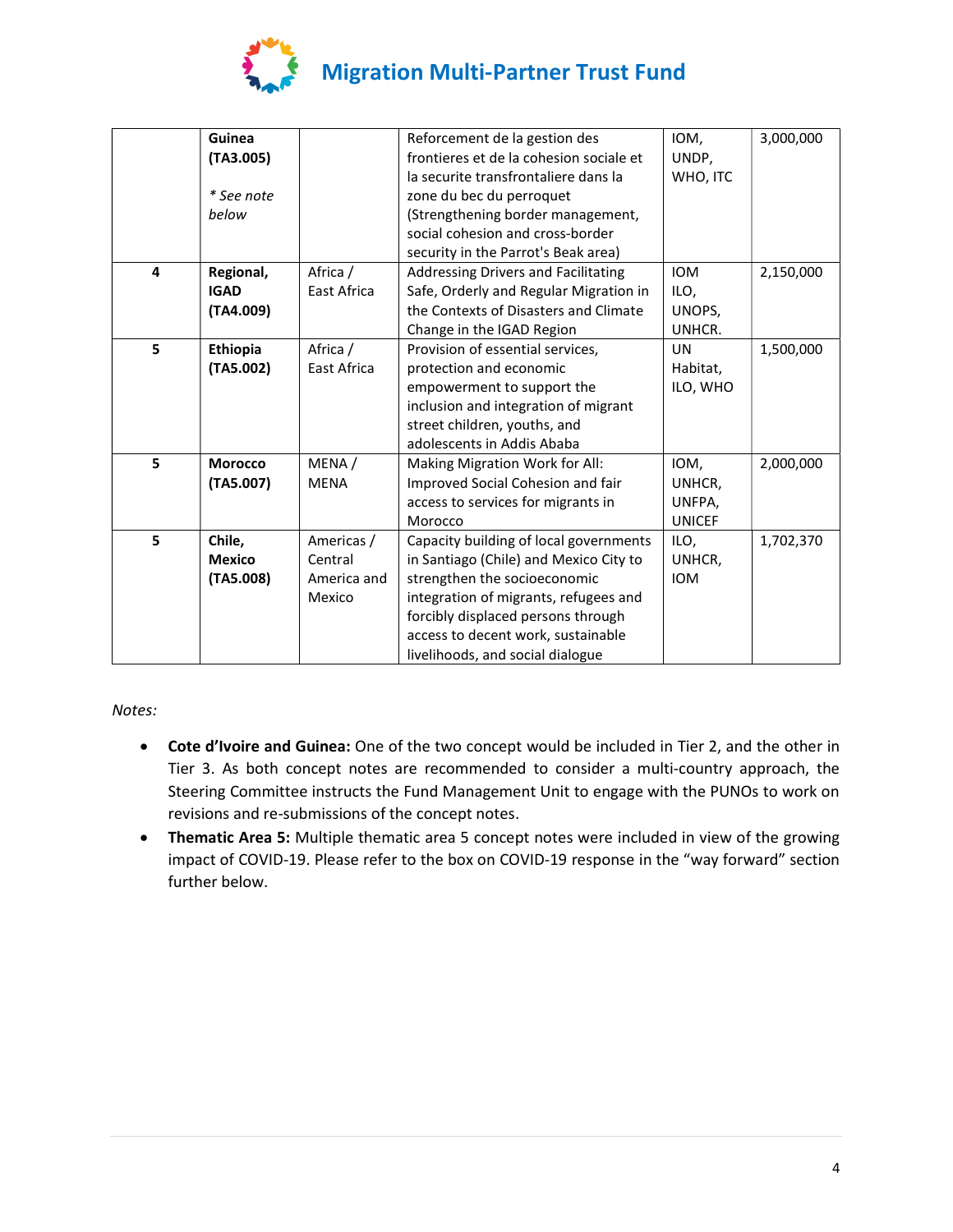

| Tier 3 - Pipeline of Joint Programmes |                                                   |                                                   |                                                                                                                                                                                                              |                                                  |                        |  |  |
|---------------------------------------|---------------------------------------------------|---------------------------------------------------|--------------------------------------------------------------------------------------------------------------------------------------------------------------------------------------------------------------|--------------------------------------------------|------------------------|--|--|
| <b>Thematic</b><br>Area               | <b>Country</b><br>(ref#)                          | Region /<br>Sub-<br><b>Region</b>                 | <b>Joint Programme Title</b>                                                                                                                                                                                 | <b>PUNOs</b>                                     | <b>Budget</b><br>(USD) |  |  |
| $\mathbf{1}$                          | <b>Botswana</b><br>(TA1.004)                      | Africa /<br>Southern<br>Africa                    | Strengthening of migration data<br>collection, analysis and management<br>systems in Botswana                                                                                                                | IOM, ILO,<br><b>UNDP</b>                         | 1,700,000              |  |  |
| 1                                     | Vietnam<br>(TA1.005)                              | Asia /<br>South East<br>Asia                      | Promoting data-driven migration<br>discourse, policy and planning in<br>Vietnam                                                                                                                              | IOM, ILO,<br>UN<br>Women                         | 1,500,000              |  |  |
| $\overline{2}$                        | Ethiopia<br>(TA2.001)                             | Africa /<br>East Africa                           | Joint Programme to Protect and Assist<br>Children on the Move                                                                                                                                                | IOM,<br><b>UNICEF</b>                            | 2,000,000              |  |  |
| $\mathbf{2}$                          | Uganda<br>(TA2.008)                               | Africa /<br>East Africa                           | Strengthening counter trafficking<br>through enhanced protection systems<br>(STEPS)                                                                                                                          | IOM, UN<br>Women,<br>OHCHR,<br><b>UNICEF</b>     | 3,000,000              |  |  |
| $\overline{2}$                        | <b>South Africa</b><br>(TA2.013)                  | Africa /<br>Southern<br>Africa                    | Making Migration Safe for Women                                                                                                                                                                              | UN<br>Women,<br>IOM,<br>UNFPA,<br><b>OHCHR</b>   | 2,000,000              |  |  |
| $\overline{2}$                        | <b>Mexico</b><br>(TA2.014)                        | Americas /<br>Central<br>America<br>and<br>Mexico | <b>Strengthening the National Capacities</b><br>for the Regularization and Protection of<br>Persons in the Context of International<br><b>Migration in Mexico</b>                                            | IOM,<br>UNICEF,<br><b>UNHCR</b>                  | 1,500,000              |  |  |
| $\overline{2}$                        | Ghana<br>(TA2.016)                                | Africa /<br>West<br>Africa                        | Reinforcing protection of vulnerable<br>migrants in Ghana                                                                                                                                                    | IOM, ILO,<br>UNICEF,<br><b>UNFPA</b>             | 3,000,000              |  |  |
| $\overline{2}$                        | <b>El Salvador</b><br>(TA2.022)                   | Americas /<br>Central<br>America<br>and<br>Mexico | Strengthen the government capacities in<br>protection and reintegration of migrant<br>persons and their families for a holistic<br>approach with a human rights focus                                        | IOM<br>WFP,<br><b>UNFPA</b>                      | 3,400,000              |  |  |
| 3                                     | Costa Rica*<br>(TA3.002)                          | Americas /<br>Central<br>America<br>and<br>Mexico | Costa Rica: Strengthening Coordination<br>and Exchange of Information between<br>Law Enforcement in Prosecution of<br>Smuggling of Migrants and Human<br><b>Trafficking Transnational Crimes</b>             | IOM,<br>UNODC,<br>UN<br>Women,<br>UPU            | 2,300,000              |  |  |
| 3                                     | Cote<br>d'Ivoire*<br>(TA3.001)                    | Africa /<br>West<br>Africa                        | Enhance Border Management and<br>Combat Transnational Crime at the<br>Northern Border of Côte d'Ivoire with<br>Mali and Burkina Faso                                                                         | IOM, FAO,<br><b>UN</b><br>Women,<br><b>UNODC</b> | 3,000,000              |  |  |
|                                       | QR<br>Guinea*<br>(TA3.005)<br>* See note<br>above |                                                   | Reforcement de la gestion des frontieres<br>et de la cohesion sociale et la securite<br>transfrontaliere dans la zone du bec du<br>perroquet (Strengthening border<br>management, social cohesion and cross- | IOM,<br>UNDP,<br>WHO, ITC                        | 3,000,000              |  |  |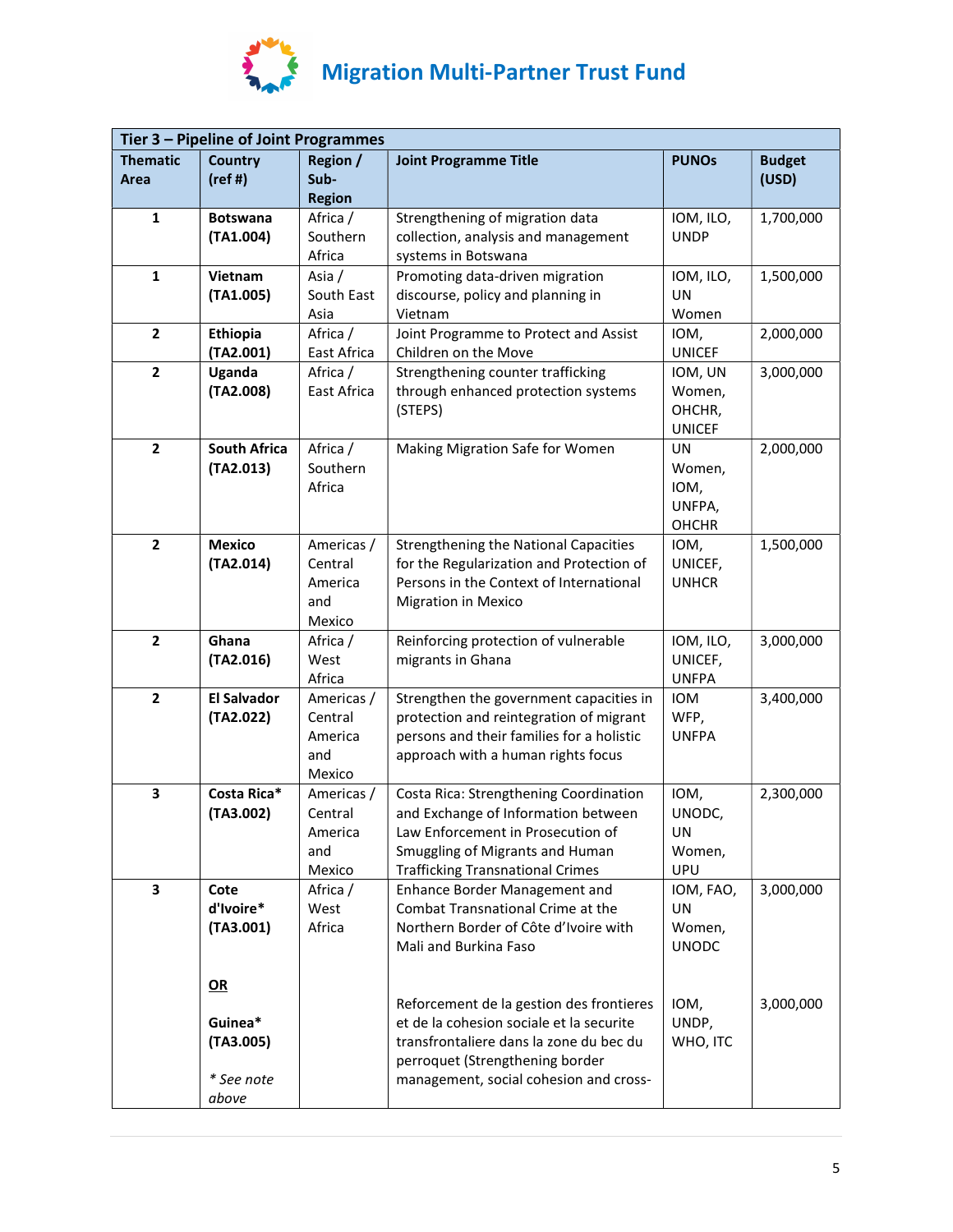

|   |                                    |                                          | border security in the Parrot's Beak<br>area)                                                                                                                                                                                  |                                        |           |
|---|------------------------------------|------------------------------------------|--------------------------------------------------------------------------------------------------------------------------------------------------------------------------------------------------------------------------------|----------------------------------------|-----------|
| 4 | Regional,<br>Pacific*<br>(TA4.001) | Asia /<br>Southeast<br>Asia              | Labour Mobility for Sustainable<br>Development and Climate Resilience in<br>the Pacific                                                                                                                                        | IOM, ILO                               | 1,700,000 |
| 4 | <b>Nepal</b><br>(TA4.002)          | Asia /<br>South Asia                     | Strengthening Government Capacity to<br>ensure safe, orderly and regular<br>Migration (GCM)                                                                                                                                    | IOM, ILO,<br>UNODC,<br>UN<br>Women     | 2,000,000 |
| 4 | Tajikistan<br>(TA4.003)            | Asia /<br>Central<br>Asia                | Safe and Skilled Migration for Young<br>Tajiks Abroad                                                                                                                                                                          | IOM,<br>UNDP,<br><b>UNICEF</b>         | 1,600,000 |
| 4 | <b>Moldova</b><br>(TA4.004)        | Europe /<br>Southeast,<br>East<br>Europe | Leveraging the Positive Impact of<br>Migration on Moldova's Development<br>and Offsetting the Loss of Skills                                                                                                                   | IOM,<br>UNDP,<br>UNICEF,<br><b>WHO</b> | 2,000,000 |
| 4 | Lesotho*<br>(TA4.005)              | Africa /<br>Southern<br>Africa           | Facilitating regular migration and decent<br>work through implementation of labour<br>migration policy targeting Basotho<br>seasonal labour in Ceres farms (place of<br>destination) and youth in Quthing (place<br>of origin) | IOM,<br>UNDP, ILO                      | 1,700,000 |
| 4 | <b>Ecuador</b><br>(TA4.006)        | Americas /<br>South<br>America           | Socio-economic integration of migrants<br>and host communities focused on<br>national and local governments and<br>innovation projects                                                                                         | IOM,<br>UNDP, UN<br>Women              | 1,500,000 |
| 5 | <b>Thailand</b><br>(TA5.009)       | Asia /<br>South East<br>Asia             | Access to Inclusive and Equitable Quality<br><b>Education for Migrant Children in</b><br>Thailand                                                                                                                              | IOM,<br>UNICEF,<br><b>UNESCO</b>       | 1,500,000 |
| 5 | Peru<br>(TA5.011)                  | Americas /<br>South<br>America           | Building human security through social<br>inclusion, comprehensive healthcare,<br>and economic autonomy in migrant<br>population and host communities in the<br>district of San Juan de Lurigancho, Lima,<br>Peru              | IOM,<br>WHO, ILO                       | 2,000,000 |

Notes:

 Concept Notes with conditions (denoted by an asterisk): Some concept notes were selected with conditions which may include, but not limited to, recommendations for potential multi-country proposals requiring confirmation of support and coordination with other countries. Such conditions would need to be addressed by the PUNOs and, if necessary, concept notes would need to be revised and re-submitted within one month of such notification.

These concept notes in both tiers 2 and 3 include:

- o Thematic area 3 concept notes from Cote d'Ivoire, Guinea, and Costa Rica
- o Thematic area 4 concept notes from Regional Pacific and Lesotho.